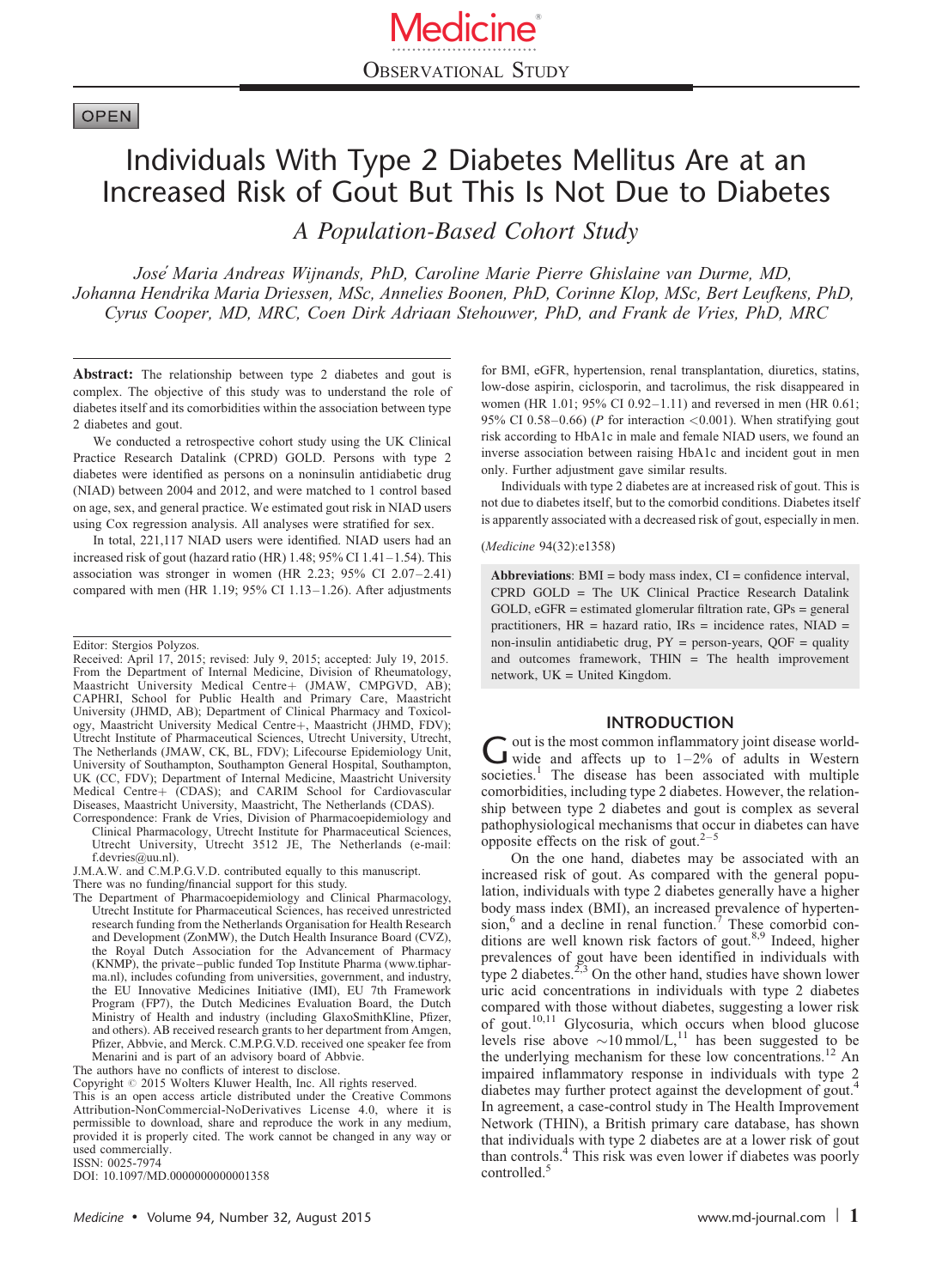In view of the above, the objective of this study was to determine the risk of gout in individuals with type 2 diabetes as compared with population-based controls, and to understand the role of diabetes itself and its comorbidities within gout risk. As it has been suggested that risk factors for gout are more prevalent in women with type 2 diabetes than in men,<sup>[13](#page-5-0)</sup> we additionally investigated potential sex-related differences in the association between type 2 diabetes and incident gout.

#### METHODS

## Data Source

Using data from the CPRD GOLD, we performed a retrospective cohort study. CPRD GOLD contains computerized medical records of general practitioners in the UK and is formerly known as the General Practice Research Database. Currently, the database includes data on more than 13 million individuals from 678 practices in England, Northern Ireland, Scotland, and Wales. The data comprise demographic information, data on lifestyle, prescription details, clinical events, specialist referrals, and hospital admissions and major outcomes. In addition, CPRD GOLD contains data on indicators of the Quality and Outcomes Framework (QOF) since 2004. The QOF is an incentive scheme for general practitioners (GPs) to increase the quality of recording of indicators of various diseases, including diabetes mellitus. This has resulted in the recording of smoking status and body mass index (BMI) of 90–95% individuals in CPRD. For persons with diabetes, the QOF awards recent recording of variables such as HbA1c, eGFR, BMI, and smoking status. The GPRD Group has obtained ethical approval from a multicentre research ethics committee for all purely observational research using anonymized records from the general practice research database. This study was approved by the general practice research database Independent Scientific Advisory Committee.

#### Study Population

To select individuals with type 2 diabetes, we identified all persons aged 18 years or older who received at least 1 prescription for a noninsulin antidiabetic drug (NIAD) recorded between April 1, 2004 and August 31, 2012. NIADs included metformin, sulphonurea derivatives, incretin agents, meglitinides, thiazolidinediones, and acarbose. The index date was defined as the date of the first NIAD prescription since the start of the study period. The study population included, therefore, both prevalent and incident NIAD users. After start of valid data collection, each NIAD user was matched with 1 randomly selected control by sex, year of birth (within 5 years), and practice. The controls were individuals without an NIAD or insulin prescription during the whole study period. Every control was assigned the index date of its matched NIAD user. All individuals were then followed up from their index date until the date of death, end of data collection (August 31, 2012), the date of transfer of the person out of the practice, or the end date of data collection of the practice in CPRD, whichever came first. At baseline, individuals were excluded from the analysis if they had a history of gout, or if they had used colchicine, allopurinol, probenecid, benzbromaron, febuxostat, rasburicase, sulfinpyrazone, or pegloticase before or on the index date.

#### Exposure

The follow-up time of the NIAD users was divided into intervals based on the length of NIAD prescriptions, that is, for every prescription a new interval was created. This person-time was classified as ''current NIAD use.'' After a washout period exceeding 90 days, person-time was considered ''past NIAD use.'' When a new NIAD was prescribed, person-time was considered ''current NIAD use'' again. The follow-up time of controls was divided into intervals of 90 days.

#### Study Outcome and Covariates

Outcome of interest was the first-time clinical diagnosis of gout, identified using READ codes. READ codes are a set of clinical codes used in primary care in the UK for the registration of clinical diagnosis, processes of care (tests, screening, symptoms, patient administration, etc.), and medication. This case definition has previously been validated by analysis of medical records and laboratory results of a sample of 38 antiulcer drug exposed subjects with a first-time diagnosis of gout.<sup>14</sup>

The following variables were assessed in the period before the index date, using dummy variables: sex, smoking status (never/ current/past/unknown), BMI (classified according to the World Health Organization), $15$  and alcohol use (yes/no/unknown). At each time interval we assessed age, eGFR, and whether individuals had a history of hypertension, underwent a renal transplantation, or had a postmenopausal status/oophorectomy. In addition, the following variables were determined 6 months before the start of each time interval: the use of insulin, thiazide diuretics, loop diuretics, low dose aspirin  $(\leq 100 \text{ mg})$ , ciclosporin, tacrolimus, or statins.

#### Statistical Analysis

All statistical analyses were performed with SAS 9.2. Results were considered significant if  $P$  value was <0.05. We estimated incidence rates (IRs) of gout between April 1, 2004 and August 31, 2012 in NIAD and non-NIAD users. IRs were calculated as the number of incident cases divided by the total number of person-years (PYs) at risk. Using time-dependent Cox proportional hazard models we estimated hazard ratios (HRs) for the risk of developing gout in NIAD users (with and without insulin use) versus controls, by sex and by age  $\left( \langle 50 \rangle \right)$ years and  $\geq 50$  years). The age-sex adjusted hazard ratios (model 1) were first adjusted for smoking status, alcohol use, and postmenopausal status/oophorectomy (model 2). Thereafter, we adjusted for variables that theoretically may act as intermediates, that is, BMI, eGFR, hypertension, and the use of thiazide diuretics, loop diuretics, statins, low-dose aspirin  $(\leq100 \text{ mg})$ , renal transplantation, ciclosporin, and tacrolimus (model 3). Model 3 was also repeated in men and women according to age ( $\leq 50$  years and  $\geq 50$  years). In addition, to further examine the gout risk in NIAD users, we performed subgroup analyses by HbA1c. We classified HbA1c values into the following categories to increase comparability with a previous study:<sup>[14](#page-5-0)</sup> <6% (<42 mmol/mol), 6–6.9% (42– 52 mmol/mol), 7–7.9% (53–63 mmol/mol), 8–8.9% (64– 74 mmol/mol),  $\geq 9\%$  ( $\geq 75$  mmol/mol), and missing. When covariates were missing, the cases were analyzed in a separate "missing" group. All analyses were stratified by sex.

To explore the influence of misclassification, we performed a sensitivity analysis in which the case-definition of gout was restricted to those individuals with a diagnosis (READ code) of gout and at least 1 prescription for its treatment: colchicine, allopurinol, nonsteroidal anti-inflammatory drug (NSAID), systemic glucocorticoid, probenecid, benzbromaron, febuxostat, rasburicase, sulfinpyrazone, or pegloticase, within 14 days before or after a registration of a gout diagnosis. The earliest recording of the gout diagnosis or its treatment after the start of follow-up defined the outcome.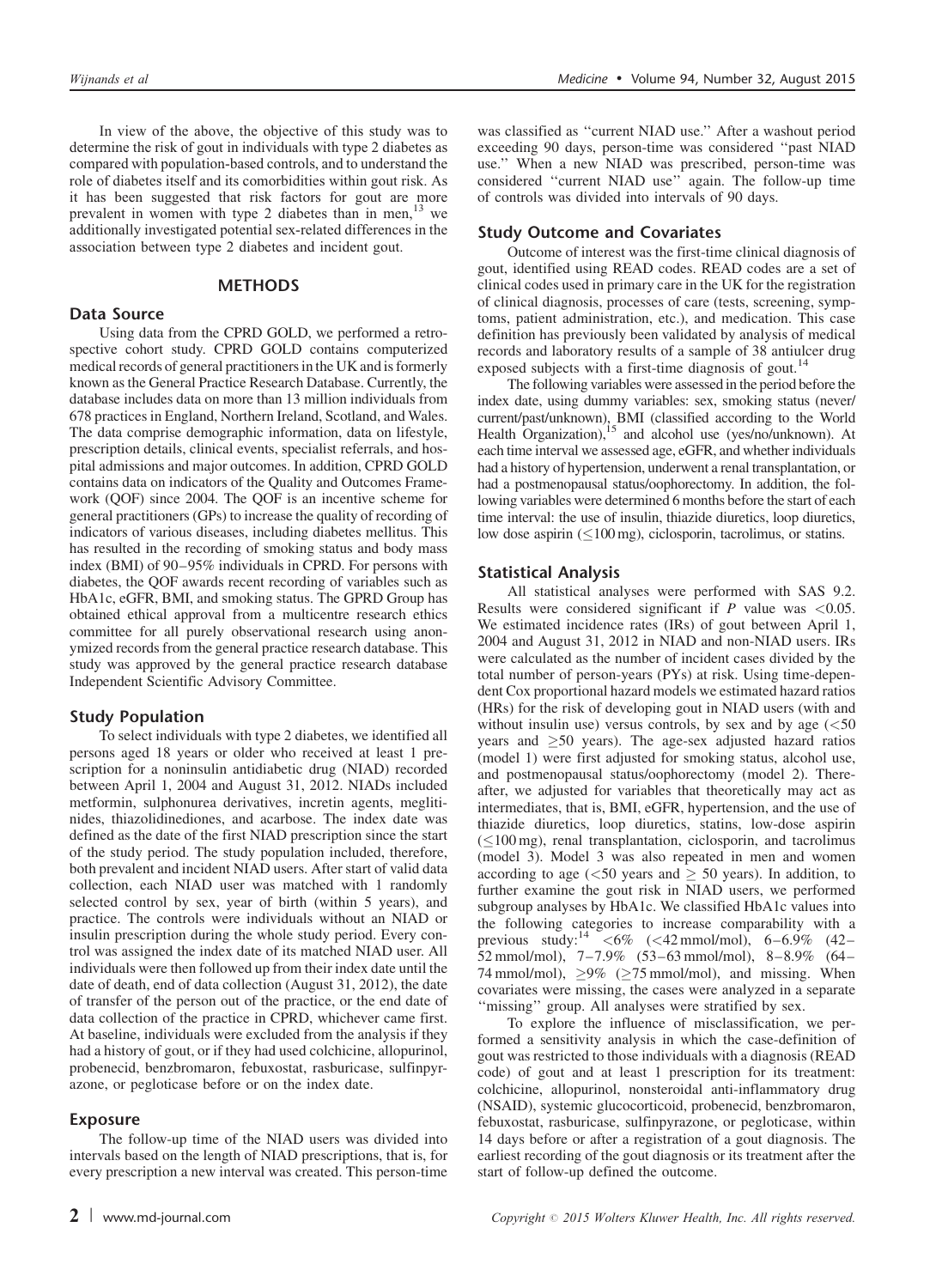#### RESULTS

Figure 1 shows how the final study population was defined. [Table 1](#page-3-0) shows the baseline characteristics of the study population. Since NIAD users with insulin did not significantly differ from NIAD users without insulin (data not shown), we combined the results of these subgroups into a single NIAD users group. As a result, the cohort encompassed 221,117 NIAD users and a similar number of controls with a mean age of  $60.4 \pm 15.4$  years, of whom 50.6% were women. The mean duration of follow-up was 4.3 years among NIAD users and 4.5 years among controls. On average, NIAD users had a higher BMI, suffered more frequently of hypertension, and more often had used statins. As compared with males, female NIAD users had a higher BMI, more often had an eGFR below 60 mL/min/1.73 m, and more often had hypertension (supplementary Tables 1 and 2,<http://links.lww.com/MD/A379>). HbA1c concentrations were slightly lower in women at baseline. In addition, the differences in mean BMI and the proportion of individuals with an eGFR below  $60 \text{ mL/min}/1.73 \text{ m}^2$  in NIAD users as compared with controls were larger in women.

## Risk of Gout in NIAD Users as Compared With **Controls**

[Table 2](#page-4-0) shows that current NIAD use was associated with a 1.5-fold age- and sex-adjusted increased risk of gout (HR 1.48; 95% CI 1.41–1.54) (model 1). This result only slightly changed after adjustment for confounding variables in model 2, including smoking status, alcohol use, and postmenopausal status/oophorectomy (HR 1.41; 95% CI 1.35–1.47). However, after full statistical adjustment, current NIAD use was no longer associated with an increased risk, but with a 27% reduced risk of gout (HR 0.73; 95% CI 0.69–0.77) (model 3). The following confounders were mainly responsible for this shift: BMI, the use of statins, the use of loop diuretics, and a history of hypertension.



FIGURE 1. Flowchart participants selection.

Sex modified the association between NIAD use and incident gout ( $P$  for interaction <0.001). Although both male and female users of NIADs had a higher age-adjusted risk of gout in comparison with their controls, the increased risk was more pronounced in women (HR 2.23 95% CI 2.07-2.41) than in men (HR 1.19 95% CI 1.13–1.26) (model 1). After full adjustments in model 3, male NIAD users had an almost 40% reduced risk of gout (HR 0.61; 95% CI 0.58–0.66), whereas in female NIAD users the risk disappeared (HR 1.01; 95% CI 0.92–1.11). After further stratification by age, female NIAD users aged  $\langle 50 \rangle$  years (N = 29,413) had a 40% reduced risk of developing gout (HR 0.59; 95% CI 0.46–0.77) in comparison with their controls. In contrast, there was no difference in gout risk between female NIAD users aged  $50 + \text{years}$  (N = 82,465) (HR 1.01; 95% CI 0.93–1.11) and controls. Both male NIAD users aged  $\langle 50 \text{ years}$  (N = 22,445) and 50 + years (N = 86,794) had an almost 40% reduced risk of gout as compared with their controls (respectively; HR 0.61 (95% CI 0.52–0.71) and HR 0.62 (95% CI 0.58–0.66).

# Risk of Gout Among NIAD Users by HbA1c

Exploration of the influence of HbA1c on the risk of gout within NIAD users showed an inverse association between higher HbA1c values and gout risk [\(Table 3](#page-4-0)). As compared with NIAD users with a HbA1c  $\lt$  6.0% ( $\lt$  42 mmol/mol), the age- and sex-adjusted risk of gout was more than 20% reduced among those with recent HbA1c values of 8.0–8.9% (64– 74 mmol/mol) (HR 0.75; 95% CI 0.63–0.90) and even almost  $40\%$  reduced among those with recent HbA1c  $>9.0\%$  $(\geq 75 \text{ mmol/mol})$  (HR 0.61; 95% CI 0.51-0.74). Further adjustment in models 2 and 3 gave similar results.

Subgroup analysis by sex, however, showed that higher HbA1c values were inversely associated with incident gout in male, but not in female NIAD users ( $P$  for interaction  $\leq 0.01$  for all categories). As compared with male NIAD users with HbA1c  $\langle 6.0\% \rangle$  ( $\langle 42 \text{mmol/mol} \rangle$ , the age-adjusted risk of gout was more than 30% reduced among those with HbA1c values of 8.0–8.9% (64–74 mmol/mol) (HR 0.63; 95% CI 0.50–0.79) and even 50% reduced among those with HbA1c  $\geq$ 9.0% (75 mmol/mol) (HR 0.50; 95% CI 0.39–0.63) [\(Table 3](#page-4-0)). Further adjustment in models 2 and 3 gave similar results.

## Sensitivity Analysis

After changing the case-definition of gout from a READ code for gout to a READ code for gout and a prescription for gout-specific medication, the total number of gout events decreased by approximately 25%. Notwithstanding, after full adjustments, NIAD-users still had a decreased risk of developing gout (HR 0.67; 95% CI 0.63–0.72) as compared with controls. Men had a 40% reduced risk of gout (HR 0.58; 95% CI 0.54–0.63), whereas this was not the case in women (HR 0.92; 95% CI 0.83–1.02). Results were similar for the subgroups analyses according to HbA1c.

# **DISCUSSION**

The relationship between type 2 diabetes and gout is complex. On the one hand, individuals with type 2 diabetes are at an increased risk of gout, possibly due to type 2 diabetesassociated comorbidities. On the other hand, the decreased inflammatory response and the uricosuric effect of glycosuria might protect against the development of gout. This study showed that individuals with type 2 diabetes, especially women, had a strongly increased risk to develop gout as compared with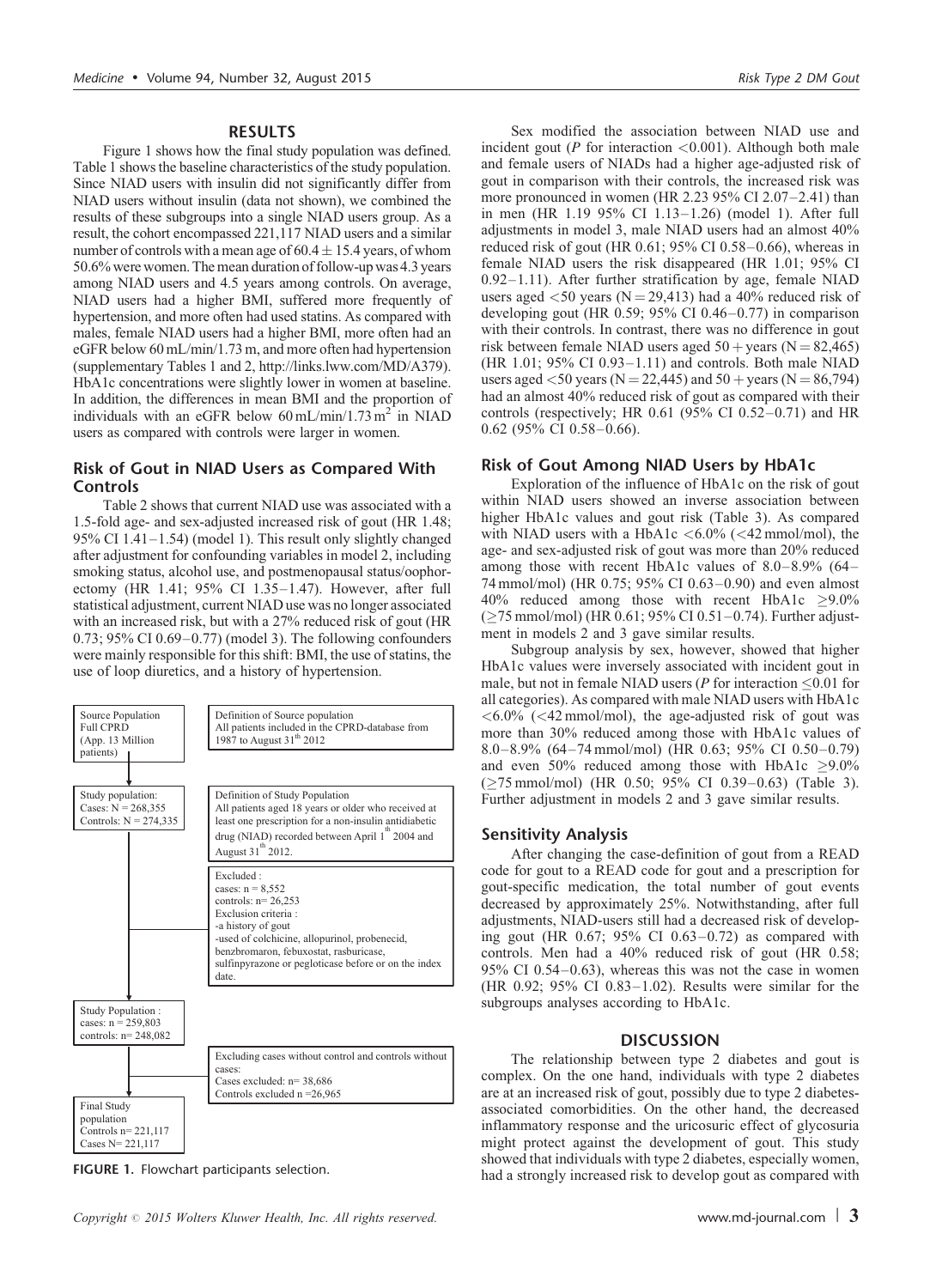Non-NIAD

NIAD

| Non-NIAD Users                       |                                   |                                 |  |
|--------------------------------------|-----------------------------------|---------------------------------|--|
|                                      | <b>NIAD</b><br><b>Users</b>       | <b>Non-NIAD</b><br><b>Users</b> |  |
| <b>Characteristics</b>               | $N = 221,117$                     | $N = 221,117$                   |  |
| Mean follow-up time<br>(yrs, SD)     | $4.3 \pm 2.9$                     | $4.5 \pm 2.8$                   |  |
| Females                              | 111,878 (50.6%)                   | 111,878 (50.6%)                 |  |
| Age                                  |                                   |                                 |  |
| Mean age at index<br>date (yrs, SD)  | $60.4 \pm 15.4$                   | $60.4 \pm 15.4$                 |  |
| $18 - 49$ yrs                        | 51,858 (23.5%)                    | 51,858 (23.5%)                  |  |
| $50 - 59$ yrs                        | 46,422 (21.0%)                    | 46,422 (21.0%)                  |  |
| $60 - 69$ yrs                        | 56,055 (25.4%)                    | 56,055 (25.4%)                  |  |
| $70 + yrs$                           | 66,782 (30.2%)                    | 66,782 (30.2%)                  |  |
| Age by sex                           |                                   |                                 |  |
| Males                                |                                   |                                 |  |
| $<$ 50 yrs                           | 22,445 (10.2%)                    | 22,445(10.2%)                   |  |
| $\geq 50$ yrs                        | 86,794 (39.3%)                    | 86,794 (39.3%)                  |  |
| Females                              |                                   |                                 |  |
| $<$ 50 yrs                           | 29,413 (13.3%)                    | 29,413 (13.3%)                  |  |
| $\geq 50$ yrs<br>BMI                 | 82,465 (37.3%)                    | 82,465 (37.3%)                  |  |
| Mean BMI at index                    | $31.2 \pm 6.7$                    | $26.6 \pm 5.1$                  |  |
| date ( $\text{kg/m}^2$ , SD)         |                                   |                                 |  |
| $<$ 24.9 kg/m <sup>2</sup>           | 32,887 (14.9%)                    | 78,419 (35.5%)                  |  |
| $25.0 - 29.9$ kg/m <sup>2</sup>      | 69,698 (31.5%)                    | 74,742 (33.8%)                  |  |
| $30.0 - 34.9$ kg/m <sup>2</sup>      | 59,343 (26.8%)                    | 29,498 (13.3%)                  |  |
| $\geq$ 35.0 kg/m <sup>2</sup>        | 52,325 (23.7%)                    | $11,902(5.4\%)$                 |  |
| Missing                              | $6,864$ $(3.1\%)$                 | 26,556 (12.0%)                  |  |
| HbA1c                                |                                   |                                 |  |
| $<$ 6.0% ( $<$ 42 mmol/mol)          | $2,160(1.0\%)$                    | $1,542(0.7\%)$                  |  |
| $6.0 - 6.9\%$                        | $9,852(4.5\%)$                    | $1,105(0.5\%)$                  |  |
| $(42-52$ mmol/mol)                   |                                   |                                 |  |
| $7.0 - 7.9\%$<br>$(53-63$ mmol/mol)  | $17,622(8.0\%)$                   | $126(0.1\%)$                    |  |
| $8.0 - 8.9\%$                        | $10,557$ $(4.8\%)$                | $12(0.0\%)$                     |  |
| $(64-74$ mmol/mol)                   |                                   |                                 |  |
| ${\ge}9.0\%$                         | $16,781(7.6\%)$                   | $6(0.0\%)$                      |  |
| $(\geq 75$ mmol/mol)                 |                                   |                                 |  |
| Missing                              | 164,145 (74.2%)                   | 218,326 (98.7%)                 |  |
| eGFR                                 |                                   |                                 |  |
| $\geq$ 90 mL/min/1.73 m <sup>2</sup> | 38,030 (17.2%)                    | 12,055 (5.5%)                   |  |
| 60–89 mL/min/1.73 m <sup>2</sup>     | 84,450 (38.2%)                    | 43,885 (19.8%)                  |  |
| $30 - 59$ mL/min/1.73 m <sup>2</sup> | 29,710 (13.4%)                    | 16,504 (7.5%)                   |  |
| $45 - 59$ mL/min/1.73 m <sup>2</sup> | 22,224 (10.1%)                    | 12,544 (5.7%)                   |  |
| $30 - 45$ mL/min/1.73 m <sup>2</sup> | 6,450 (2.9%)                      | 3,093 $(1.4\%)$                 |  |
| $15 - 29$ mL/min/1.73 m <sup>2</sup> | $1,254(0.6\%)$                    | 537 (0.2%)                      |  |
| $<$ 15 mL/min/1.73 m <sup>2</sup>    | 188 $(0.1\%)$                     | 99 (0.0%)                       |  |
| Missing                              | 67,485 (30.5%)                    | 148,037 (66.9%)                 |  |
| Smoking status<br>Never              |                                   | 116,514 (52.7%)                 |  |
| Current                              | 111,404 (50.4%)<br>45,797 (20.7%) | 47,400 (21.4%)                  |  |
| Ex                                   | 62,287 (28.2%)                    | 49,782 (22.5%)                  |  |
| Missing                              | 1,629 (0.7%)                      | 7,421 (3.4%)                    |  |
| Alcohol use                          |                                   |                                 |  |
| Males                                |                                   |                                 |  |
| No                                   | 24,002 (22.0%)                    | 13,965 (12.8%)                  |  |
| Yes                                  | 79,540 (72.8%)                    | 79,869 (73.1%)                  |  |
| Missing                              | 5,697 (5.2%)                      | 15,405 (14.1%)                  |  |

<span id="page-3-0"></span>

|                | <b>TABLE 1.</b> Baseline Characteristics of NIAD Users and Matched |  |
|----------------|--------------------------------------------------------------------|--|
| Non-NIAD Users |                                                                    |  |

|                                                  | NIAD<br><b>Users</b> | NOII-NIAD<br><b>Users</b> |  |
|--------------------------------------------------|----------------------|---------------------------|--|
| <b>Characteristics</b>                           | $N = 221,117$        | $N = 221,117$             |  |
| Females                                          |                      |                           |  |
| N <sub>0</sub>                                   | 41,910 (37.5%)       | 26,877 (24.0%)            |  |
| Yes                                              | $61,664$ $(55.1\%)$  | 72,882 (65.1%)            |  |
| Missing                                          | 8,304 (7.4%)         | 12,119 (10.8%)            |  |
| History of diseases                              |                      |                           |  |
| Hypertension                                     | 85,541 (38.7%)       | 46,022 (20.8%)            |  |
| Renal failure acute                              | 645 $(0.3\%)$        | 248 $(0.1\%)$             |  |
| Renal failure chronic                            | $1,741(0.8\%)$       | 835 (0.4%)                |  |
| Renal failure total                              | $2,293$ $(1.0\%)$    | $1,040(0.5\%)$            |  |
| Postmenopausal status                            | $18,704(8.5\%)$      | 21,242 (9.6%)             |  |
| Oophorectomy                                     | $5,129(2.3\%)$       | $4,243(1.9\%)$            |  |
| Drug use six months before index date            |                      |                           |  |
| Thiazide diuretics                               | 38,591 (17.5%)       | 26,411 (11.9%)            |  |
| Loop diuretics                                   | 21,537 (9.7%)        | $10,074$ $(4.6\%)$        |  |
| Low dose aspirin                                 | $96(0.0\%)$          | 39 $(0.0\%)$              |  |
| <b>Statins</b>                                   | 93,729 (42.4%)       | 35,120 (15.9%)            |  |
| Ciclosporine                                     | 68 $(0.0\%)$         | 60 $(0.0\%)$              |  |
| Tacrolimus                                       | 178 $(0.1\%)$        | $100(0.0\%)$              |  |
| Diabetes medication six months before index date |                      |                           |  |
| Metformin                                        | 55,038 (24.9%)       | n/a                       |  |
| Sulfonylureaderivatives                          | 35,326 (16.0%)       | n/a                       |  |
| Thiazolidinediones                               | 8,260 (3.7%)         | n/a                       |  |
| Insulin                                          | 18,089 (8.2%)        | n/a                       |  |
| Incretins                                        | 523 (0.2%)           | n/a                       |  |

 $BMI = body$  mass index;  $eGFR =$  estimated glomerular filtration rate;  $NIAD =$  noninsulin antidiabetic drug;  $SD =$  standard deviation.

controls. However, this risk can be fully attributed to classic risk factors for gout (high BMI, hypertension, reduced renal function). Interestingly, when taking into account these factors, male but not female individuals with type 2 diabetes were in fact at lower risk to develop gout as compared with controls. The protective effect of type 2 diabetes in men could be attributed to high HbA1c levels.

Our main finding of a 40% increased risk of gout in individuals with type 2 diabetes supports the formerly identified higher prevalence of gout in these individuals as compared with controls.[2,3](#page-5-0) Classic risk factors for gout, which may partly mediate the association between type 2 diabetes and gout, are likely responsible for this additional risk. When accounting for gout risk factors such as hypertension, we found that individuals with type 2 diabetes had a 27% lower risk to develop gout. This finding is in line with the THIN study. $4^4$  $4^4$  Note that comparison of our unadjusted results with the THIN study was hampered due to the direct adjustment for the number of GP visits in the latter. The number of GP visits is a very nonspecific covariate and may reflect the presence or severity of comorbidities, such as hypertension and kidney failure. We want to emphasize that it is difficult to disentangle the role of variables in the association between type 2 diabetes and gout. Factors may theoretically act as a confounder, a mediator, or both. Careful assessment of the respective role may provide a more comprehensive picture of the association between type 2 diabetes and gout and can prevent confounded conclusions.

The role of increasing HbA1c concentrations to explain the reduced risk of gout in individuals with type 2 diabetes has been reported in 2 other studies[.5,16](#page-5-0) The risk of gout was almost 40%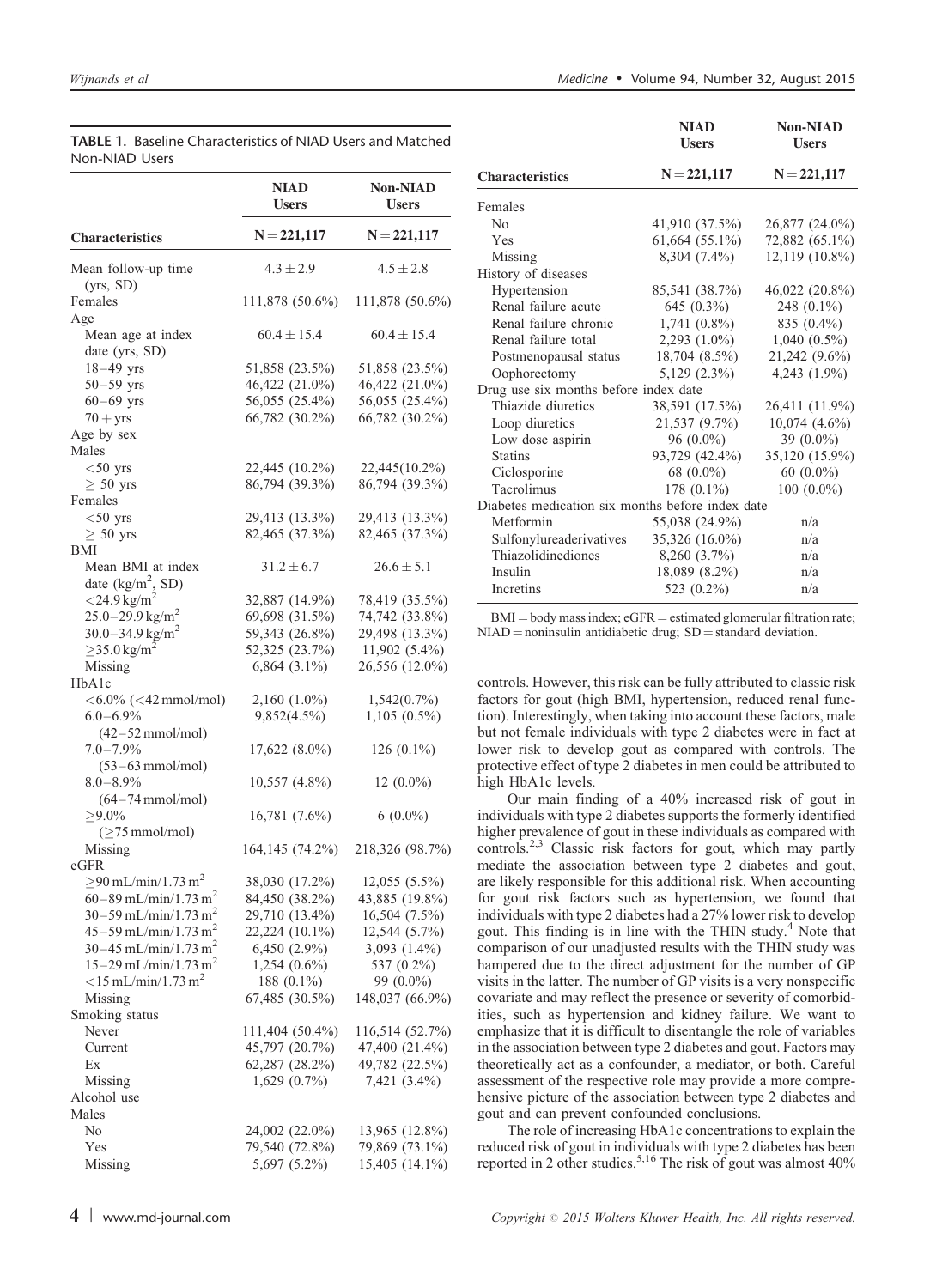|                       | <b>Number of Gout Events</b> | Gout                             | Model 1                          | Model 2                                   | Model 3                          |                                   |
|-----------------------|------------------------------|----------------------------------|----------------------------------|-------------------------------------------|----------------------------------|-----------------------------------|
|                       | $N = 8,322^*$                | <b>IR</b><br>$(1000 \text{ PY})$ | <b>HR</b><br>$(95\% \text{ CI})$ | <b>HR</b><br>$(95\% \text{ CI})$          | <b>HR</b><br>$(95\% \text{ CI})$ | P Value for<br><b>Interaction</b> |
| By NIAD use           |                              |                                  |                                  |                                           |                                  |                                   |
| No NIAD use           | 3,594                        | 3.60                             | Reference                        | Reference                                 | Reference                        |                                   |
| Current NIAD use      | 4.476                        | 5.25                             |                                  | $1.48$ $(1.41-1.54)$ $1.41$ $(1.35-1.47)$ | $0.73(0.69 - 0.77)$              |                                   |
| $By$ sex <sup>1</sup> |                              |                                  |                                  |                                           |                                  |                                   |
| Males                 | 2,630                        | 5.99                             |                                  | $1.19(1.13-1.26)$ $1.13(1.07-1.19)$       | $0.61(0.58-0.66)$                |                                   |
| Females               | 1,846                        | 4.46                             |                                  | $2.23(2.07-2.41)$ $2.14(1.98-2.31)$       | $1.01(0.92 - 1.11)$              | < 0.001                           |

<span id="page-4-0"></span>TABLE 2. Risk of Gout in NIAD Users Compared With Controls

 $CI =$  confidence interval; HR = hazard ratio; IR = incidence rate; Model 1: adjusted for sex and age; Model 2: model 1 + additionally adjusted for smoking status, alcohol use, and postmenopausal status/oophorectomy; Model 3: model 2 + additionally adjusted for BMI, eGFR, hypertension, renal transplantation, and use of low dose aspirin, statins, tacrolimus, ciclosporin, loop diuretics, and thiazide diuretics; NIAD = noninsulin antidiabetic drug;  $PY$  = person years.

Total number of 252 gout events occurred in past NIAD users, who were part of the multivariate model in the analyses in the table. <sup>†</sup>Reference group is no NIAD use with same sex.

reduced among individuals with type 2 diabetes having a HbA1c  $\geq$  9% ( $\geq$ 75 mmol/mol), as compared with those with HbA1c values below 6.0%. The inverse association between HbA1c and incident gout may be caused by the uricosuric effect of glycosuria, which occurs when the blood glucose level rise above  $\sim$ 10 mmol/L (HbA1c $\approx$  8%).<sup>11</sup> Osmotic diuresis and/or higher filtration rate, induced by glycosuria, may therefore play<br>an important role.<sup>[17](#page-6-0)</sup> An alternative mechanism relates to a newly discovered urate transporter, that is, hUAT.<sup>[18](#page-6-0)</sup> hUAT can be activated by sugars and could, at least partially, explain

## TABLE 3. Risk of Gout in NIAD Users According to Hba1c Stratified by Sex

|                                                            | Number of<br><b>Gout Events</b> | Gout          | Model 1                | Model 2                | Model 3                |
|------------------------------------------------------------|---------------------------------|---------------|------------------------|------------------------|------------------------|
|                                                            | $N = 2,602$                     | IR (/1000 PY) | HR $(95\% \text{ CI})$ | HR $(95\% \text{ CI})$ | HR $(95\% \text{ CI})$ |
| By most recent Hba1c <sup>*</sup>                          |                                 |               |                        |                        |                        |
| Total population                                           |                                 |               |                        |                        |                        |
| $< 6.0\%$ ( $< 42$ mmol/mol)                               | 201                             | 6.71          | Reference              | Reference              | Reference              |
| $6.0 - 6.9\%$ (42–52 mmol/mol)                             | 930                             | 6.51          | $0.95(0.81 - 1.10)$    | $0.94(0.80-1.09)$      | $1.01(0.87 - 1.18)$    |
| $7.0 - 7.9\%$ (53 – 63 mmol/mol)                           | 728                             | 5.48          | $0.82(0.70-0.95)$      | $0.81(0.70-0.95)$      | $0.88(0.75-1.03)$      |
| $8.0 - 8.9\%$ (64 – 74 mmol/mol)                           | 306                             | 4.78          | $0.75(0.63-0.90)$      | $0.76(0.64 - 0.91)$    | $0.79(0.66 - 0.94)$    |
| $>9.0\%$ ( $>75$ mmol/mol)                                 | 245                             | 3.52          | $0.61(0.51-0.74)$      | $0.62(0.52-0.75)$      | $0.62(0.51-0.75)$      |
| Missing                                                    | 2,066                           | 4.99          | $0.77(0.66 - 0.90)$    | $0.78(0.66 - 0.90)$    | $0.82(0.70-0.96)$      |
| $Males^{\dagger}$                                          |                                 |               |                        |                        |                        |
| $\langle 6.0\% \; (\langle 42 \; \text{mmol/mol}) \rangle$ | 127                             | 8.43          | Reference              | Reference              | Reference              |
| $6.0 - 6.9\%$ (42 – 52 mmol/mol)                           | 560                             | 7.72          | $0.89(0.74-1.08)$      | $0.89(0.73-1.08)$      | $0.96(0.79 - 1.17)$    |
| $7.0 - 7.9\%$ (53-63 mmol/mol)                             | 405                             | 5.76          | $0.68(0.56-0.83)$      | $0.68(0.56-0.83)$      | $0.74(0.61-0.91)$      |
| $8.0 - 8.9\%$ (64 – 74 mmol/mol)                           | 174                             | 4.99          | $0.63(0.50-0.79)$      | $0.64(0.51-0.80)$      | $0.67$ $(0.53 - 0.84)$ |
| $>9.0\%$ ( $>75$ mmol/mol)                                 | 138                             | 3.63          | $0.50(0.39-0.63)$      | $0.51(0.40-0.65)$      | $0.51(0.40-0.66)$      |
| Missing                                                    | 1,226                           | 5.89          | $0.72(0.59-0.87)$      | $0.73(0.60 - 0.88)$    | $0.77(0.64 - 0.94)$    |
| $F$ emales <sup>†</sup>                                    |                                 |               |                        |                        |                        |
| $< 6.0\%$ ( $< 42$ mmol/mol)                               | 74                              | 4.98          | Reference              | Reference              | Reference              |
| $6.0 - 6.9\%$ (42–52 mmol/mol)                             | 370                             | 5.26          | $1.04(0.81 - 1.34)$    | $1.03(0.81 - 1.33)$    | $1.10(0.86 - 1.41)$    |
| $7.0 - 7.9\%$ (53 – 63 mmol/mol)                           | 323                             | 5.17          | $1.06(0.82 - 1.37)$    | $1.06(0.82 - 1.37)$    | $1.14(0.88 - 1.46)$    |
| $8.0 - 8.9\%$ (64 – 74 mmol/mol)                           | 132                             | 4.54          | $0.99(0.75-1.32)$      | $1.00(0.75-1.33)$      | $1.00(0.75-1.33)$      |
| $>9.0\%$ ( $>75$ mmol/mol)                                 | 107                             | 3.38          | $0.83(0.61-1.11)$      | $0.83(0.62 - 1.12)$    | $0.81(0.60-1.09)$      |
| Missing                                                    | 840                             | 4.08          | $0.86(0.67-1.10)$      | $0.87(0.67-1.11)$      | $0.91(0.70 - 1.17)$    |

 $CI =$  confidence interval; HR = hazard ratio; IR = incidence rate; Model 1: adjusted for sex and age; Model 2: model 1 + additionally adjusted for smoking status, alcohol use, and postmenopausal status/oophorectomy; Model 3: model 2 + additionally adjusted for BMI, eGFR, hypertension, renal transplantation, and use of insulin, low-dose aspirin, statins, tacrolimus, ciclosporin, loop diuretics, and thiazide diuretics; NIAD = noninsulin antidiabetic drug;  $PY = person$  years.  $*$  In the year before the date of a new time interval.

Model not adjusted for sex.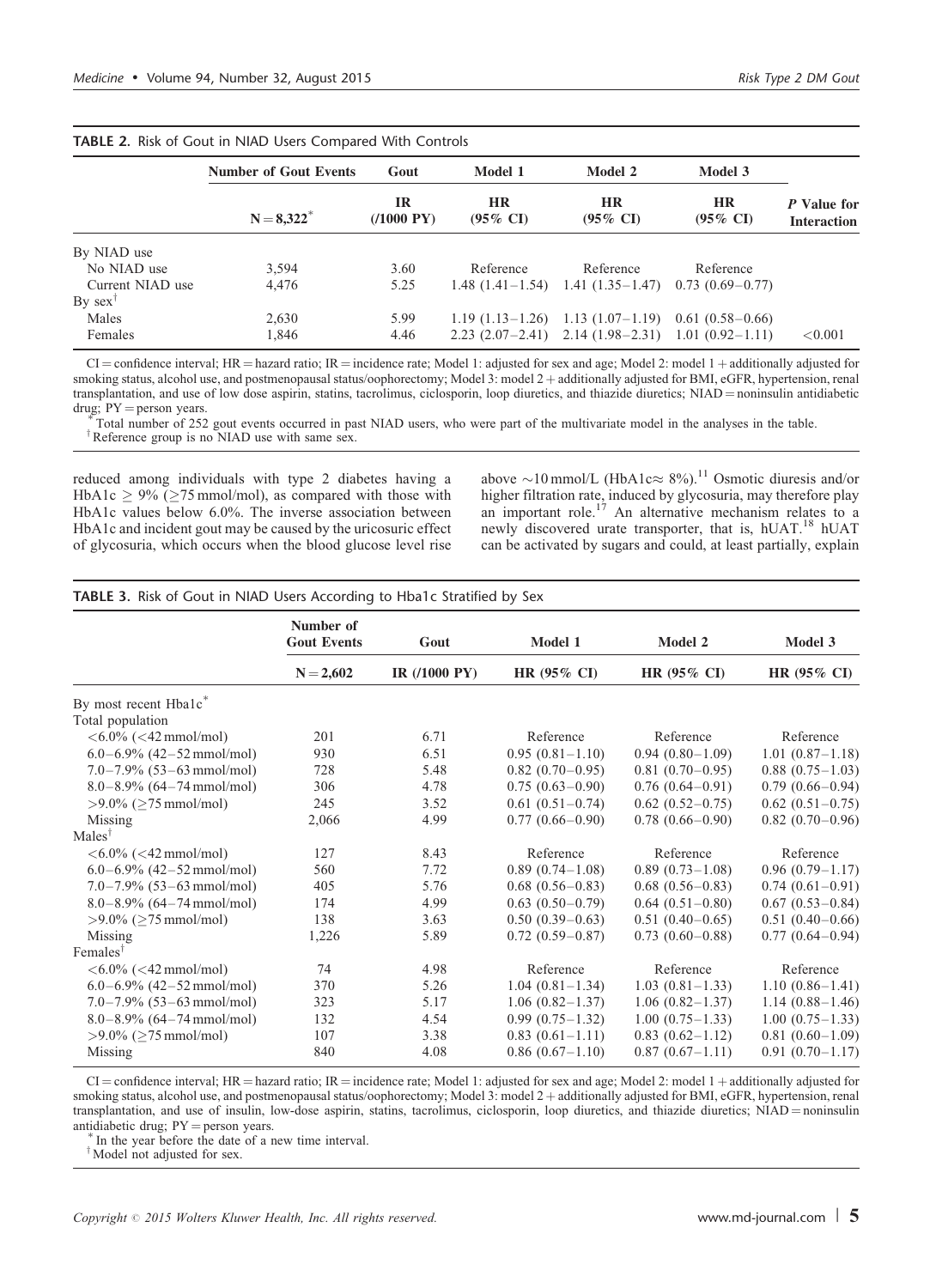<span id="page-5-0"></span>low uric acid concentrations in the presence of high glucose concentrations. However, the level of evidence for a role of hUAT in the renal urate transport is still weak.

Of interest are our sex-stratified analyses of the association between type 2 diabetes and HbA1c on the one hand and incident gout on the other hand. First, we showed that the increased risk of gout was more pronounced in women than in men. In the present study, females with type 2 diabetes had a higher prevalence of classic risk factors for gout as compared with their male counterparts. Also, the risk difference between individuals with type 2 diabetes and controls with regard to gout risk factors such as BMI and the proportion of individuals with an eGFR $<$ 60 mL/min/1.73 m<sup>2</sup> was greater in women than it was in men. Less favorable CVD risk profiles in female than in male individuals with type 2 diabetes have been identified by prior studies.<sup>[19–21](#page-6-0)</sup> Second, we showed that after adjustment for classic risk factors, the risk for gout between women with type 2 diabetes compared with controls disappeared whereas the risk of gout in men became lower. Interestingly, further stratification for age  $(<50$  years and  $\geq 50$  years) revealed that women younger than 50 years were also at lower risk of gout compared with women older than 50 years while such difference was not found in men. The decreased risk in men compared with women may be explained by a sex difference in the association between high HbA1c and incident gout in individuals with type 2 diabetes; a significant association between high HbA1c and a decreased risk of gout in men, but no association in women. It is unclear why HbA1c was only associated with a decreased gout risk in men. A possible hypothesis for this sex difference is a different effect of glucose on uric acid reabsorption in the kidney in men and women. The effect of sex on the association between HbA1c and incident gout clearly needs further exploration. The difference between women younger or older than 50 year old might be related to the menopausal status which might influence directly or indirectly the risk of gout. The menopausal status might also influence the risk of gout.<sup>2</sup>

Our study had several strengths. First, the findings of this study are likely to be generalizable to the general population as it was performed in a large UK general practice database. Second, a cohort design was used, which is the best observational design for determining the incidence of a certain condition. Third, we used data from 2004 onward. HbA1c and eGFR recordings have improved dramatically since 2004, because of GP?s incentives for routinely recording these data under the QOF. Finally, a validated algorithm (READ codes) for identifying a first-time diagnosis of gout was used.<sup>14</sup> Our study had also several limitations. Despite a substantial number of missing values at baseline, HbA1c was regularly recorded for the majority of the individuals with type 2 diabetes over time. A detection bias may have occurred because persons with type 2 diabetes having higher HbA1c values may more often visit their GP as compared with those who are well-controlled. This could increase the likelihood of being diagnosed with gout. However, we found that in individuals with high HbA1c levels the risk of gout is actually lower. Furthermore, we included only persons with type 2 diabetes who were treated with NIADs or insulin and therefore our results are not applicable to individuals with type 2 diabetes who are not treated with NIADs or insulin. Another limitation is the fact that postmenopausal status is probably under recorded in CPRD as reflected by the small proportion in [Table 1.](#page-3-0) This may have led to residual confounding. In the same line, individuals with type 2 diabetes have lower numbers of missing values for possible confounders such as alcohol consumption, smoking status, and BMI due to their regular contact with GPs.

In conclusion, our data show that individuals with type 2 diabetes are at an increased risk of gout, and that this association is stronger in women. The increased risk was not caused by diabetes itself, but by the presence of comorbidities such as hypertension and reduced renal function, which may counterbalance the risk reducing effect of HbA1c in individuals with type 2 diabetes. Health-care professionals treating individuals with diabetes should be knowledgeable about diagnosis and treatment of gout, especially in patients with well controlled diabetes. Although it is still heavily debated whether gout or hyperuricaemia are independent risk factors for cardiovascular disease and mortality, $23$  such evidence might even change the treatment approach toward a more aggressive use of uric acid lowering drugs in patients with diabetes.

## **REFERENCES**

- 1. Harrold L, Mazor K, Peterson D, et al. Patients' knowledge and beliefs concerning gout and its treatment: a population based study. BMC Musculoskelet Disord. 2012;13:180.
- 2. Anagnostopoulos I, Zinzaras E, Alexiou I, et al. The prevalence of rheumatic diseases in central Greece: a population survey. BMC Musculoskelet Disord. 2010;11:98.
- 3. Suppiah R, Dissanayake A, Dalbeth N. High prevalence of gout in patients with Type 2 diabetes: male sex, renal impairment, and diuretic use are major risk factors. N Z Med J. 2008;121:43–50.
- 4. Garcia Rodriguez L, Cea Soriano L, Choi H. Impact of diabetes against the future risk of developing gout. Ann Rheum Dis. 2010;69:2090–2094.
- 5. Bruderer SG, Bodmer M, Jick SS, et al. Poorly controlled type 2 diabetes mellitus is associated with a decreased risk of incident gout: a population-based case-control study. Ann Rheum Dis. 2014 Apr 12. doi: 10.1136/annrheumdis-2014-205337. [Epub ahead of print].
- 6. Hu G, Jousilahti P, Tuomilehto J. Joint effects of history of hypertension at baseline and type 2 diabetes at baseline and during follow-up on the risk of coronary heart disease. Eur Heart J. 2007;28:3059–3066.
- 7. Pavkov ME, Knowler WC, Lemley KV, et al. Early renal function decline in type 2 diabetes. Clin J Am Soc Nephrol. 2012;7:78–84.
- 8. Krishnan E. Reduced glomerular function and prevalence of gout: NHANES 2009–10. PLoS One. 2012;7:e50046.
- 9. McAdams-DeMarco MA, Maynard JW, Baer AN, et al. Hypertension and the risk of incident gout in a population-based study: the atherosclerosis risk in communities cohort. J Clin Hypertens (Greenwich). 2012;14:675–679.
- 10. Tuomilehto J, Zimmet P, Wolf E, et al. Plasma uric acid level and its association with diabetes mellitus and some biologic parameters in a biracial population of Fiji. Am J Epidemiol. 1988;127:321–336.
- 11. Cook D, Shaper A, THelle D, et al. Serum uric acid, serum glucose and diabetes: relationships in a population study. Postgrad Med J. 1986;62:1001–1006.
- 12. Choi HK, Ford ES. Haemoglobin A1c, fasting glucose, serum C-peptide and insulin resistance in relation to serum uric acid levels: the Third National Health and Nutrition Examination Survey. Rheumatology (Oxford). 2008;47:713–717.
- 13. Meisinger C, Thorand B, Schneider A, et al. Sex differences in risk factors for incident type 2 diabetes mellitus: the MONICA Augsburg Cohort study. Arch Internal Med. 2002;162:82–89.
- 14. Meier CR, Jick H. Omeprazole, other antiulcer drugs and newly diagnosed gout. Br J Clin Pharmacol. 1997;44:175–178.